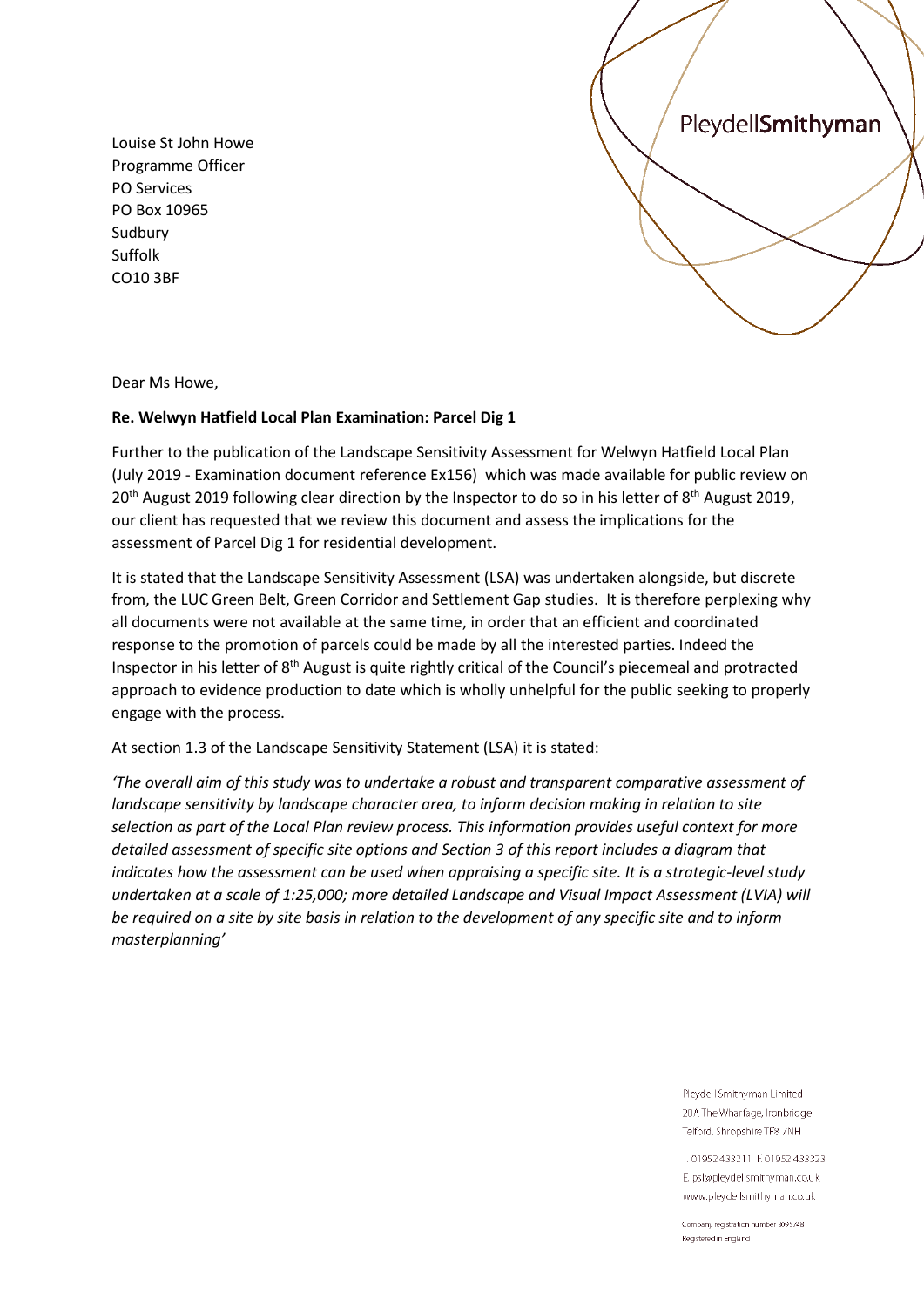At paragraph 2.24 of the LSA it is stated that:

*'Whilst landscape sensitivity assessment results provide an initial indication of landscape sensitivity, they should not be interpreted as a definitive statement on the suitability of individual sites for a particular development or land use change. All proposals will need to be assessed on their own merits. '*

And at paragraph 3.3 of the LSA it is stated:

*'As this is a borough–wide study it cannot assess the landscape on a field by field basis. It considers sensitivity of landscape character areas, or subdivisions of them, to the 'principle' of 2-3 storey residential development.'*

In summary, the aim of the LSA was to undertake an assessment of each landscape character area and to provide context for a more detailed assessment of site specific options. The authors of the LSA acknowledge that more detailed LVIA will be required on a site by site basis.

Turning to the Landscape Character Area in which the Dig 1 parcel is located, it is noted that Area 42: Tewin, Dawley and Lockley Estate Farmland has been subdivided into three sub-character areas i.e. 42, 42a and 42b.

Sub area 42b covers a substantial tract of land both to the east and west of Digswell, with Parcel Dig 1 forming a very small part of the sub area.

The sensitivity to development on the edge of Digswell (42b) is described on page 130 of the LSA as:

*'The prominent open sloping landform, rural setting with wooded features on the skyline, historic parkland character asscociated* [sic] *with the Lockley estate and extensive network of public rights of way make the settlement edges to the east and west of Disgwell moderate-high in sensitivity to residential development. This is reduced slightly, to moderate, in close proximity to the settlement in the larger arable field to the east of Digswell, but where the terrain provides strong eastwards views towards open countryside there is a stronger rural character.'*

Selected key sensitivities are stated in the LSA to include:

- Minimise intrusion on the prominent sloping landform.
- Retain uninterrupted views towards the wooded skyline.
- Maintain historic parkland character
- Maintain the extensive network of public rights of way.

Having previously carried out a detailed LVIA<sup>1</sup> of potential development on the Dig 1 parcel of the quantum of residential development proposed, I strongly disagree that the sensitivity to residential development is 'Moderate'. I conclude following detailed analysis and our own criteria, based on best practice guidance, that the landscape sensitivity of the Dig 1 parcel is 'High'.

Pleydell Smithyman Limited 20A The Wharfage, Ironbridge Telford, Shropshire TF8 7NH

T. 01952 433211 F. 01952 433323 E. psl@pleydellsmithyman.co.uk www.pleydellsmithyman.co.uk

<sup>&</sup>lt;sup>1</sup> Submitted on behalf of the Digswell Action Group by email on  $17<sup>th</sup>$  June 2019 as evidence to duly made representations to the Consultation on sites promoted through the Call for Sites 2019.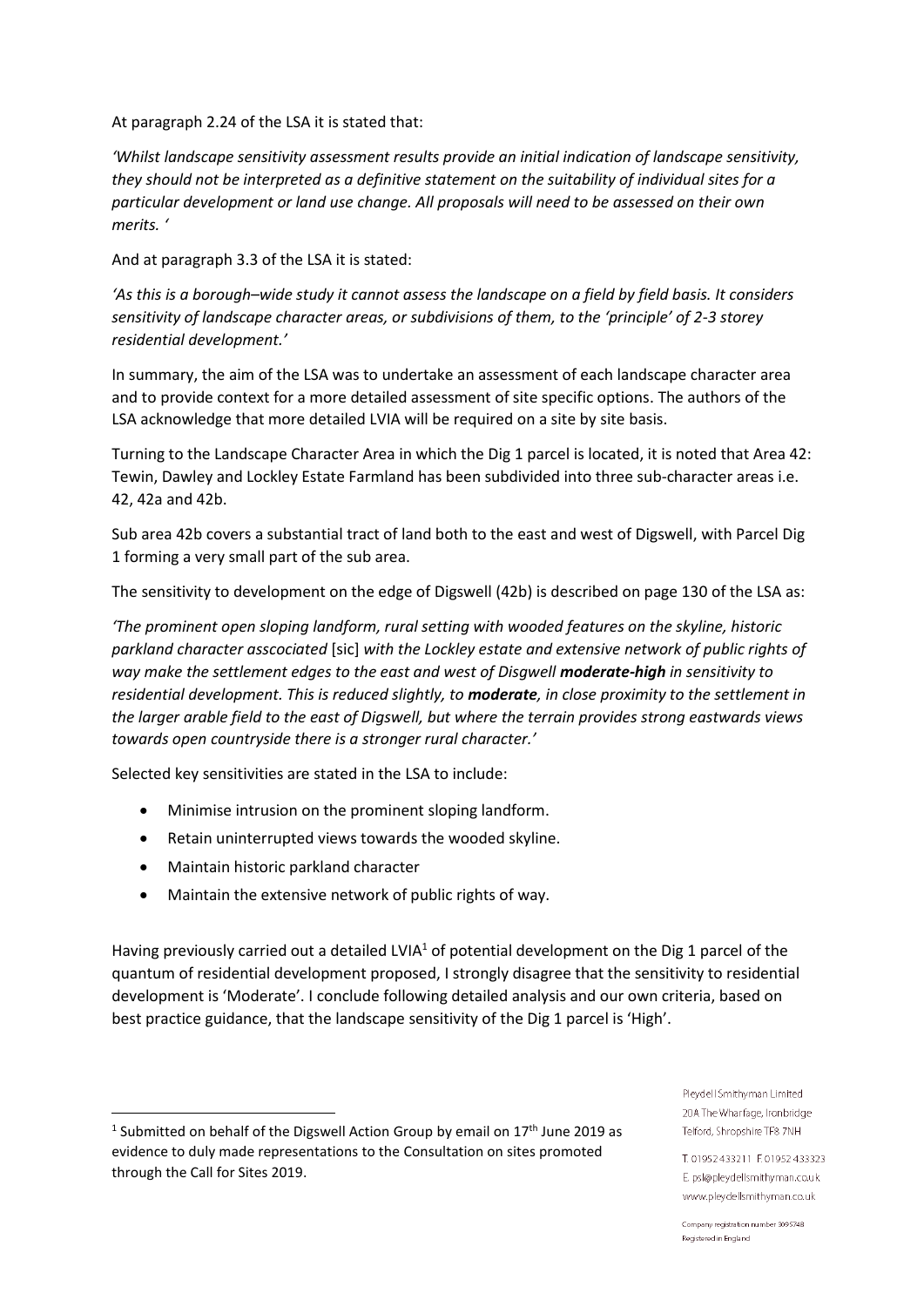In addition, it is clear that development of the parcel would have an adverse impact on a number of the stated key sensitivities in the LSA, including intrusion on the prominent sloping landform, interrupting views of the historic viaduct from public rights of way and eroding the setting of the historic Tewin Water Registered Park and Garden. Furthermore, both parts of the physical route of the public rights of way and the rural setting experienced by users of the rights of way would be adversely affected by development of the Dig 1 parcel.

I am unclear how LUC, with the methodology presented, could reach robust assessment conclusions on the sensitivity of a very small parcel of land within a sub area, that conveniently coincides with the Dig 1 parcel boundary. The approach taken by LUC, contradicts their previously stated aim of a strategic level assessment, which is to be used *as 'context for more detailed assessment of specific site options'* and noting *'more detailed Landscape and Visual Impact Assessment (LVIA) will be required on a site by site basis in relation to the development of any specific site'.*

The methodology adopted in the LSA is simplistic and does not follow the guidance set out by Natural England in *'An Approach to landscape sensitivity assessment – to inform spatial planning and land management' (June 2019).* An extract of the approach as Figure 3 from this publication is reproduced overleaf.

> Pleydell Smithyman Limited 20A The Wharfage, Ironbridge Telford, Shropshire TF8 7NH

T. 01952 433211 F. 01952 433323 E. psl@pleydellsmithyman.co.uk www.pleydellsmithyman.co.uk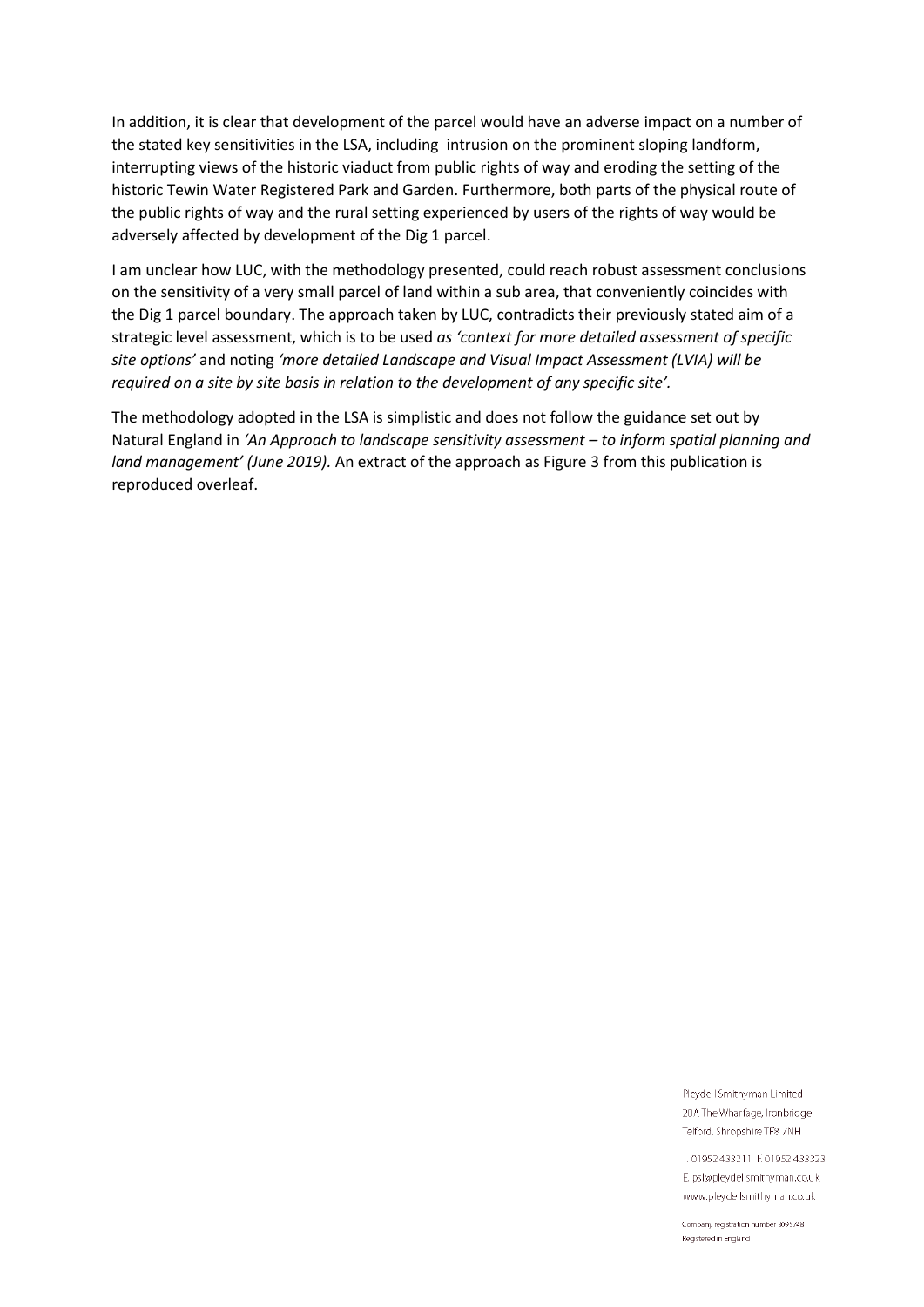Figure 3 The process of Landscape sensitivity assessment



T. 01952 433211 F. 01952 433323 E. psl@pleydellsmithyman.co.uk www.pleydellsmithyman.co.uk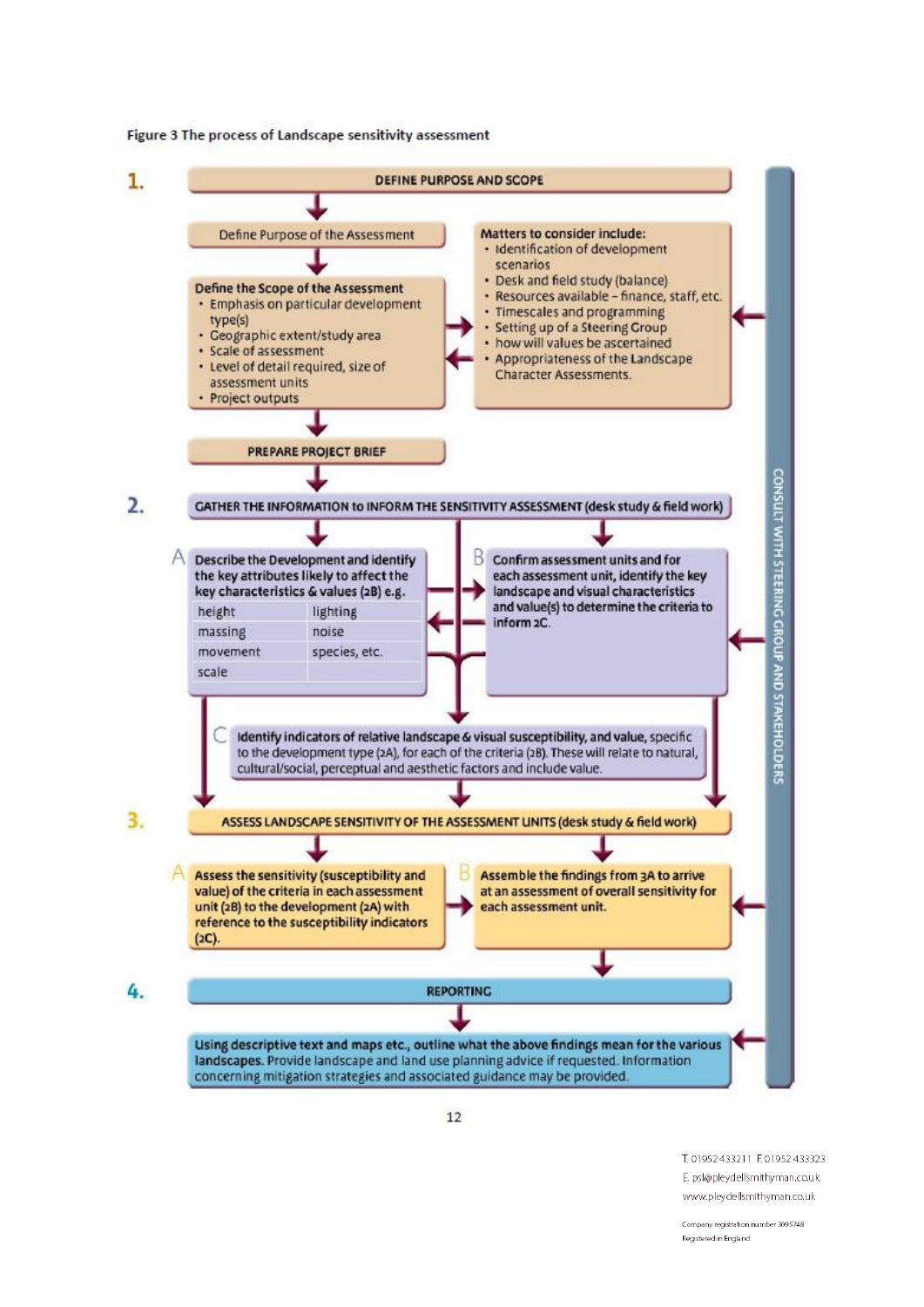The key concerns I have with the LSA are that the Landscape Sensitivity criteria are reached which don't adequately and transparently address stage 2A of the process i.e. what are the key attributes of the '*2-3 storey residential development*'?

In terms of landscape key characteristics and values these are not explicitly stated in the LSA for each Character Area, although some relevant information is included under the sensitivity criteria headings at Table 2.3 of the LSA and each character area assessment.

Page 15 of the Natural England (June 2019) publication states:

*'Each one of these development types will have a range of key attributes associated with it for example height, number (that is number of turbines or houses - not number of developments) size, density, massing, linearity, colour, movement, lighting, noise, species characteristics etc. Therefore hypothetical development scenarios will need to be described to identify these, as will any land management changes / interventions, depending upon the focus of the assessment. They will inform indicators of relativeP18Fsusceptibility (2C), and be used to assess landscape sensitivity at Step 3.'*

The LSA does not identify the key attributes as required by Natural England and some of the relevant indicators of relative landscape and visual susceptibility and value as set out as Stage 2C above have been missed e.g. the setting of a Registered Park and Garden, even though the designation itself is identified on the inset map.

The assessment approach required under stage 3A requires the sensitivity criteria to reference the susceptibility criteria, however this is only carried out for Landscape Character Area 42, not sub area 42b. Applying our knowledge of Parcel Dig 1 to the criteria, we conclude the following in Table 1 overleaf, noting that this table is a condensed version of the assessment in the LSA, with criteria and analysis simply copy and pasted from the published assessment, as appropriate to the Dig 1 parcel.

> Pleydell Smithyman Limited 20A The Wharfage, Ironbridge Telford, Shropshire TF8 7NH

T. 01952 433211 F. 01952 433323 E. psl@pleydellsmithyman.co.uk www.pleydellsmithyman.co.uk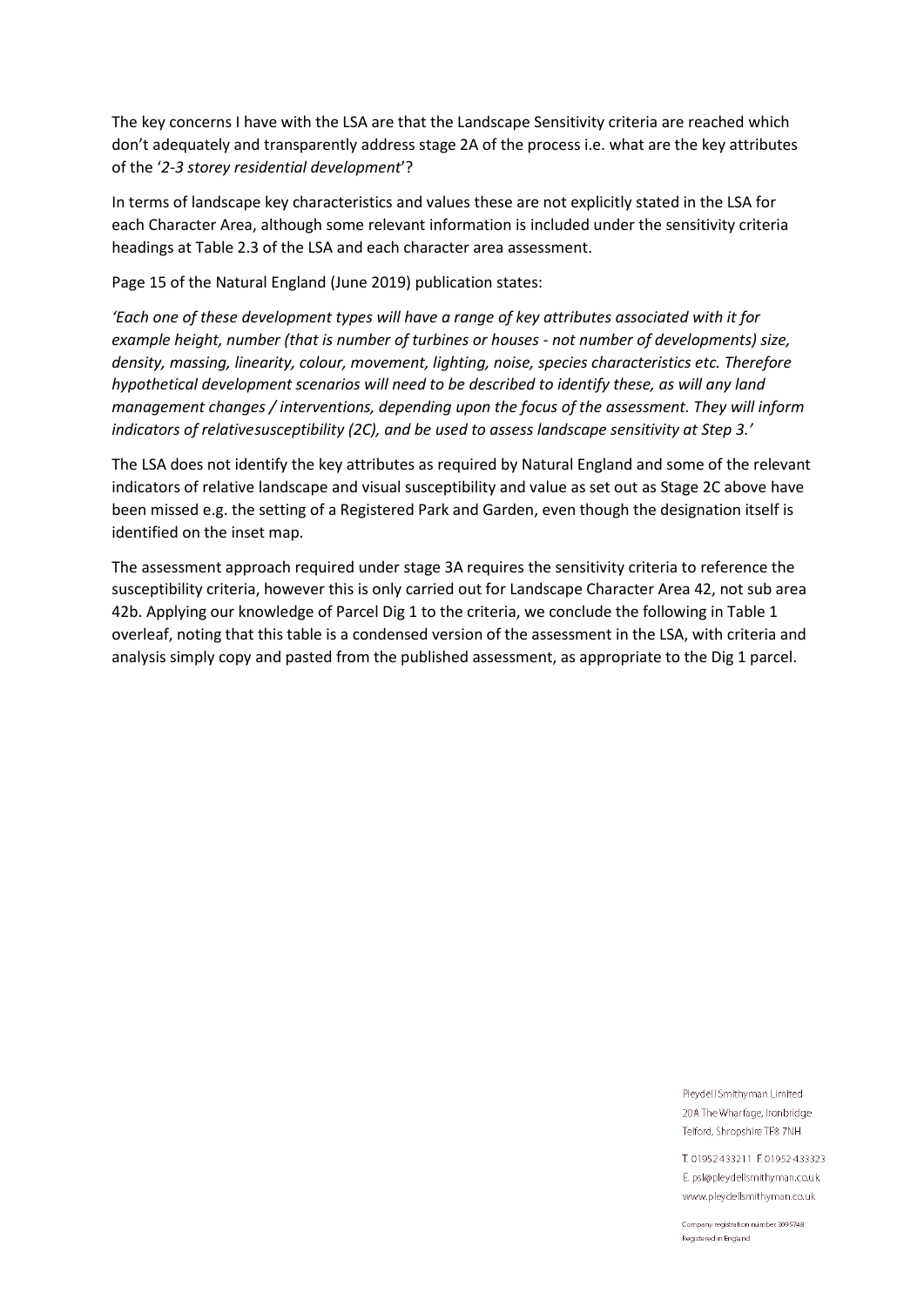## *Table 1: Summary of LCA 42, relevant to the Dig 1 parcel, using criteria and analysis from the published LSA*

| <b>Category</b>                                      | <b>Moderate</b>                                                                                                                                                                                                                                                                  | <b>High</b>                                                                                                                                                                                                                                                                                                            |
|------------------------------------------------------|----------------------------------------------------------------------------------------------------------------------------------------------------------------------------------------------------------------------------------------------------------------------------------|------------------------------------------------------------------------------------------------------------------------------------------------------------------------------------------------------------------------------------------------------------------------------------------------------------------------|
| <b>Landform</b>                                      |                                                                                                                                                                                                                                                                                  | Strongly undulating south-facing slope<br>descending to the River Mimram along the<br>southern boundary, with prominent<br>localised hilltops.                                                                                                                                                                         |
| Landscape<br><b>Pattern and</b><br><b>Time depth</b> | Majority of fields are arable and moderate to<br>large in scale, but woodland blocks, many of<br>them Ancient Woodland, increase the<br>landscape sensitivity pattern.                                                                                                           |                                                                                                                                                                                                                                                                                                                        |
| 'Natural'<br><b>Character</b>                        | The relatively large arable fields that occupy<br>much of the area have limited natural<br>with<br>limited<br>hedgerow<br>character,<br>connectivity, but for the most part they are<br>located within a well-wooded context which<br>increases their sensitivity.               |                                                                                                                                                                                                                                                                                                                        |
| <b>Built</b><br><b>Character</b>                     | Majority of the area is undeveloped with<br>occasional farmsteads. The Grade II* listed<br>Welwyn railway viaduct is visible in views to<br>the south from elevated hilltops.                                                                                                    |                                                                                                                                                                                                                                                                                                                        |
| <b>Recreational</b><br>value                         | Public access is well provisioned in the area<br>with an extensive network of local public<br>rights of way, particularly in the east<br>providing connections between Digswell,<br>Burnham Green and the village of Tewin. An<br>area at Harmer Green is open access<br>common. |                                                                                                                                                                                                                                                                                                                        |
| Perceptual<br>aspects                                | The area has rural perceptual qualities<br>being<br>surrounded<br>despite<br>by<br>built<br>development, as woodland blocks and the<br>undulating landform help to enclose areas,<br>providing a sense of remoteness.                                                            |                                                                                                                                                                                                                                                                                                                        |
| <b>Settlement</b><br>setting                         |                                                                                                                                                                                                                                                                                  | The assessment area provides a rural visual<br>setting to surrounding settlements, with the<br>rolling agricultural hills and wooded skyline<br>forming an attractive backdrop for the<br>settlement edges of Oaklands and Digswell.<br>Higher ground also provides a rural backdrop<br>to eastward views over Welwyn. |
| <b>Visual</b><br>prominence                          |                                                                                                                                                                                                                                                                                  | Many parts of the area are elevated and<br>strongly undulating, resulting in localised<br>visual prominence. The rollong [sic] hills and<br>woodland blocks form distinctive skylines.                                                                                                                                 |

Using the above criteria it is clear that Parcel Dig 1 should have been allocated a Moderate-High evaluation as the rest of Parcel 42a and not 'downgraded' to a Moderate level with no transparent justification and only brief comment at page 130, as follows:

> Pleydell Smithyman Limited 20A The Wharfage, Ironbridge Telford, Shropshire TF8 7NH

T. 01952 433211 F. 01952 433323 E. psl@pleydellsmithyman.co.uk www.pleydellsmithyman.co.uk